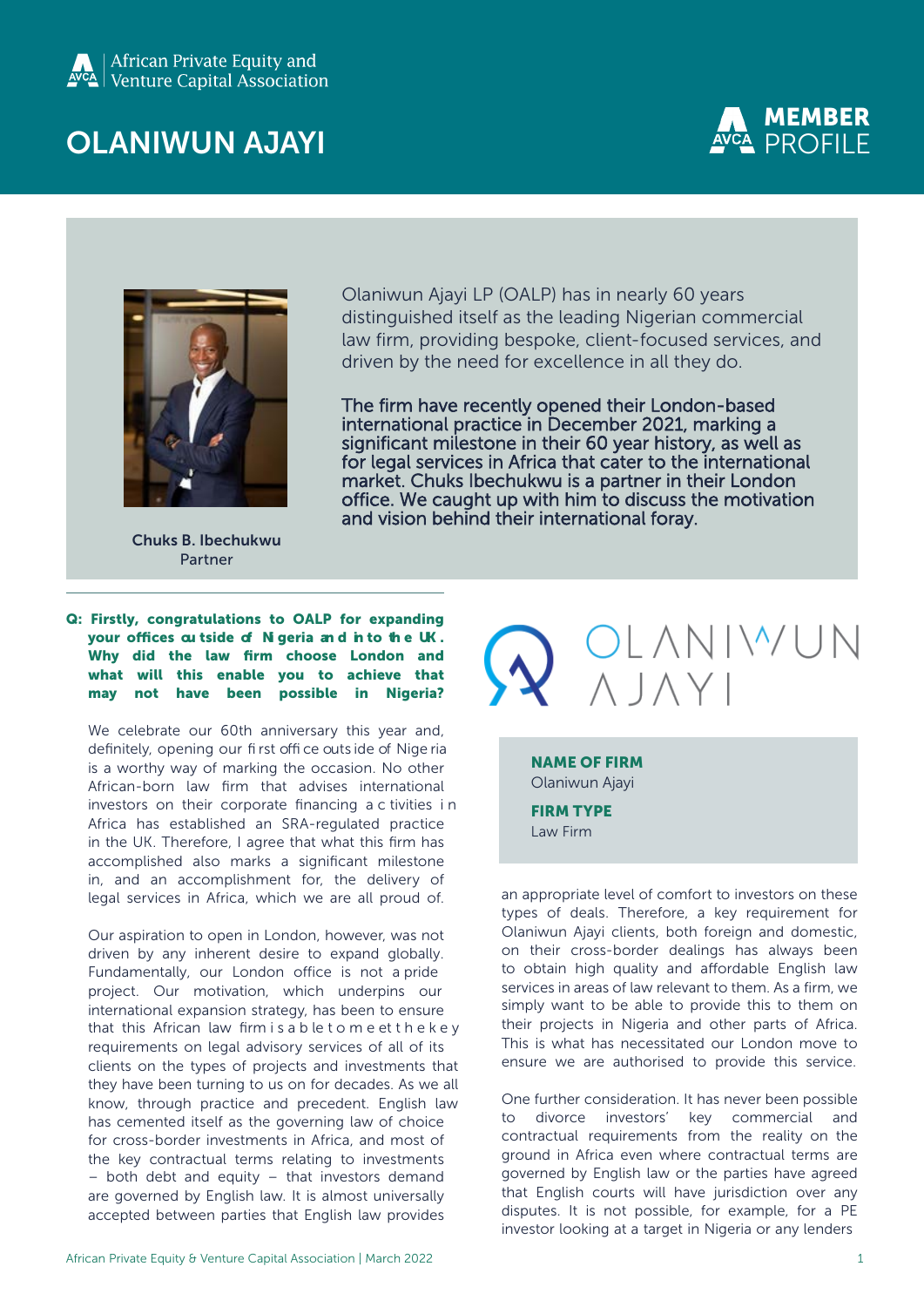looking to provide it with the acquisition financing t o i gnore t he m acroeconomic s ituation presented by FX availability, convertibility and repatriation in Nigeria and the rules and regulations minefield a round t his, b ecause t his i s c ore t o t he returns and credit profile of the investment. English law governed investment agreements and English law capability only provides the investor with part of the solution. We want to provide our clients with an integrated legal offering and a one-stop service for Nigeria that provides them with high quality English law advice that immediately takes into account the Nigerian legal and regulatory reality.

#### Q: What impact do you envision opening a practice in UK will have on the International Legal Sector?

The traditional model for the delivery of legal services in Africa on projects with multi-jurisdictional scope and involving cross-border financing has typically entailed both investors and investee companies each retaining two sets of law firms - an international law firm to provide the required English law advice and manage the delivery of legal services on the transaction, and a local law firm operating under the guidance of international firms to focus solely on the local law aspects of the deal with more limited overall visibility on the broader transaction and its drivers. On PE investments, where it is often the case that fund managers choose to structure investments through offshore fi nancial centers, in this traditional model, investors may need more than two law firms advising them even on bilateral deals. Coordination among multiple law firms introduces a cost to clients, both in terms of time and money, which is becoming increasingly difficult to ignore by all sides due to a host of factors that are creating a challenging investment climate in Africa.

What we are trying to promote and champion at Olaniwun Ajayi is a more streamlined model, whereby African law firms over time can provide a complete integrated cross-border / local law solution, and in so doing, minimises the time and cost inefficiencies to clients inherent in the traditional model. I believe that we all want to see African law firms increasingly taking greater ownership and lead transaction counsel roles in the delivery of legal services on cross-border financings in our region. We want to see African law firms that are able to attract the best talent from international law firms and global industry, such as we have been able to do. We all want to see emergent African businesses, including law firms, which are able to compete on a more regional and global scale.

#### Q: What long term milestone achievements for the London office are OALP aiming for?

Since our doors opened in December 2021, we've

been humbled by all the support and well-wishes we have received from existing clients of the firm and friends of Africa on what we all appreciate was an unprecedented move. We are delighted that we have clients supporting us off the mark, demonstrating that they share our belief that a law firm founded in Nigeria is just as capable as law firms elsewhere in the world of providing them with best-in-class, cross-border legal services and transaction support on their investment interests in Africa. Our focus today is to quickly grow our English law capability with the right talent and in the right areas to establish ourselves in the minds of our clients as an international law firm, trusted adviser and partner of choice for their cross-border investments in Africa.

#### Q: OALP specialises in corporate finance, project development, M&A and Private Equity services. How will these focus areas play to OALP's strength being newly based in UK?

As I mentioned earlier, the strategy underpinning this firm's i nternational e xpansion s trategy i s c lientcentered. As a firm, we can only succeed on this path if our clients succeed. The decision to open in London is therefore in response to what the firm has recognised as our clients' immediate needs and takes into account what we see as their direction of travel so that we can help them along.

Long before we opened in London, Olaniwun Ajayi was already widely regarded as the leading full-service corporate law firm in Nigeria and had established itself as a Tier 1 practice and partner of choice for legal advisory services across all of the core disciplines relevant to its clients' (both foreign and domestic) commercial endeavours in Nigeria, including, as you have identified, in finance, project development, corporate/M&A and private equity. Our presence in the UK layers on this and enables us achieve two things for our clients.

Firstly, for existing clients of the firm and others who would ordinarily approach this firm given our track record in Nigeria, our London office row provides them with the added option and unique value proposition of a single law firm for both their crossborder and local law requirements in Nigeria, while being advised by English and Nigerian law qualified lawyers with an all-round thorough appreciation of the Nigerian landscape and the issues on which investments hinge in this country. Therefore in London, the initial focus of the team is to reinforce our market-leading position in Nigeria by supporting clients operating in Nigeria and those seeking to invest in Nigeria on their finance, corporate / M&A, including private equity, and project development initiatives in Nigeria.

Secondly, our London office serves as the platform from which we can broaden our regional presence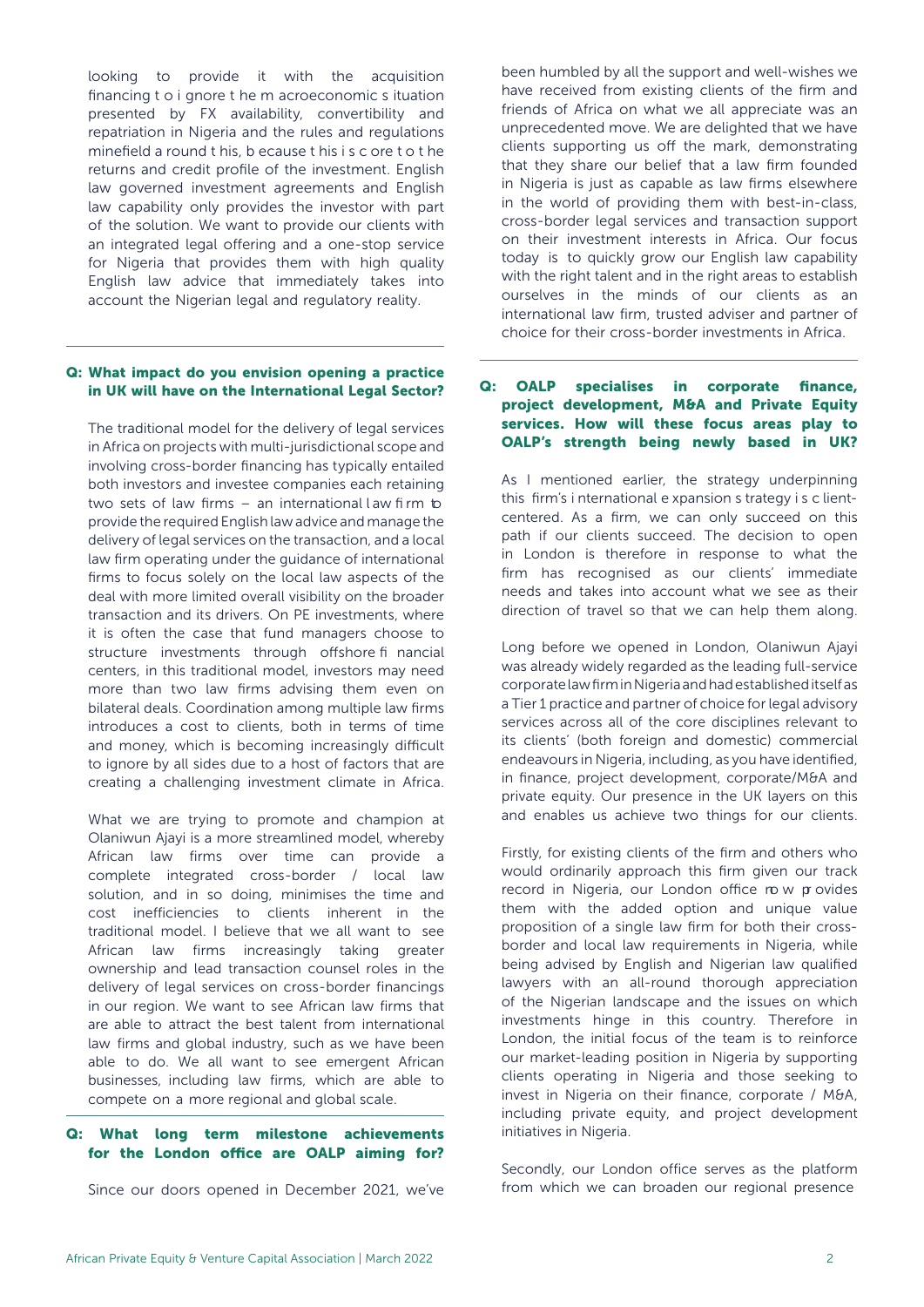as we can now offer English law and crossborder financing support to clients in other jurisdictions across Africa as well.

### Q: The firm has also announced that three new partners to lead the London office – one being yourself, and the other two being Howard Barrie and Dr. Gabriel Onagoruwa. What experience and understanding of the African context do you feel you and your partners have brought to OALP?

With the combination of expertise that we have assembled in London, there is no denying that the London office of Olaniwun Ajayi has as comprehensive an understanding of the African context and cross-border financing in Africa as any other law firm in the London. On my part, I have advised on over 50 cross-border financings that have achieved completion or financial close in 18 emerging markets globally, 13 of those countries in Africa, and with total deal value of over \$40 billion. Overall, I have advised on projects in over 25 countries in Africa alone. My partners similarly have both been advising on African project and infrastructure financings for many years. Altogether, our London office has been launched with partners who have transactional depth and expertise, and the on-theground relationships that come with this, on closed deals in over 20 jurisdictions in Africa. There are only a handful of international firms that can match this.

It is a bizarre state of affairs, and from a diversity and inclusion standpoint, having this disparity in law firm experiences (not to mention the human capital development that Africa forgoes to other markets) is wrong and must be remedied.

Relevant to AVCA's audience, one of my hats in this venture is to head our corporate practice and ensure that we are immediately positioned and resourced to support and protect the interests of our corporate/ M&A clients on their activities in Africa, including our PE clients on new investments, through portfolio management and at the point of divestiture, and to support our corporate clients generally on their dealings with equity investors.

#### Q: What do you think is the importance of African law firms having international presence and how does that help in securing diverse legal business that supports growth on the continent?

The traditional model for the delivery of legal advisory services on cross-border financings in Africa, which I touched on earlier, limits the focus and involvement by most African law firms and their lawyers involved on these deals to specific local law aspects relevant to the transaction. Although their role is critical to the overall success of the project, generally African lawyers under this model, unfortunately, are not being afforded as much opportunity to take on lead or transaction counsel roles and build their transactional or transaction management experience on some of the most impactful and high profile projects in their own continent compared to their counterparts in UK and US international law firms.

It is a bizarre state of affairs, and from a diversity and inclusion standpoint, having this disparity in law firm experiences (not to mention the human capital development that Africa forgoes to other markets) is wrong and must be remedied. And from a client's perspective, having been one myself, the concern is that on the transactional aspects of the deal they don't always benefit as they should from perspectives of African lawyers on the social, political and cultural sensitivities in those jurisdictions, which are just as important as legal. financial and commercial considerations when it comes to transaction structuring and execution.

Our international presence provides an opportunity for lawyers across all offices at Olaniwun Ajayi to work as part of an integrated and single unit with lawyers in our London office in lead (and not just local) counsel roles, opening up more opportunities for African lawyers and affording them comparable transactional experience on African deals to their counterparts in other international law firms.